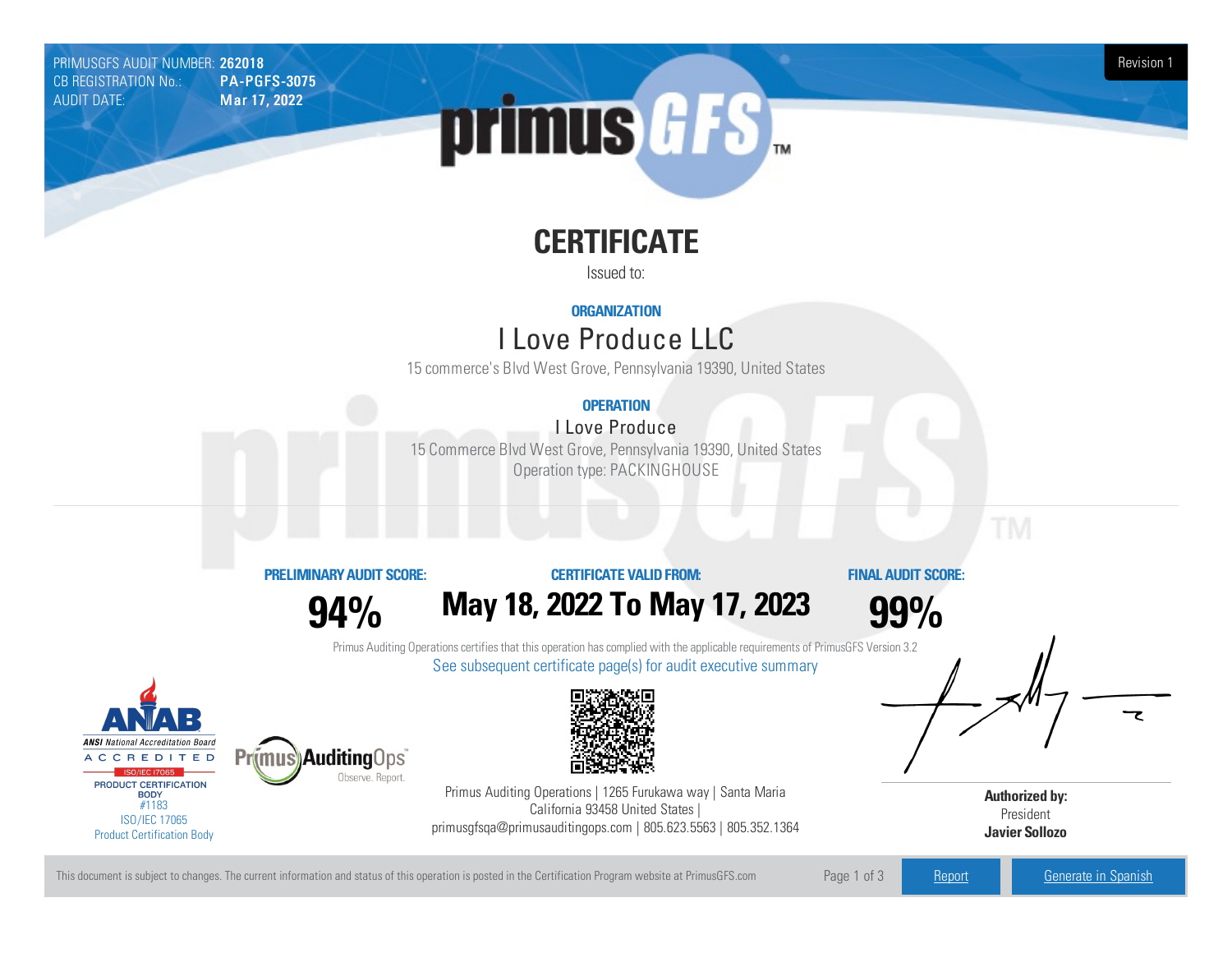PRIMUSGFS AUDIT NUMBER: 262018 Revision 1<br>CB REGISTRATION No.: PA-PGFS-3075 CB REGISTRATION No.: AUDIT DATE: Mar 17, 2022



## **CERTIFICATE VALIDFROM: May18, 2022 To May17, 2023**

#### **AUDIT TYPE:**

Announced Audit

#### **AUDIT EXECUTIVE SUMMARY:**

A packinghouse audit with 18,000sqf, operative season goes from Jan-Dec, receiving products described on the scope (both Organic and Conventional) from local and foreign countries. The auditor observed the following process for Ginger (dry process, no washing steps): receipt and reception (packed products), identification, repacking over stainless steel tables (30lbs to a 10lbs carton presentation), labeling (date+product-ID), cold storage and delivery. According to the Manager, the re-packing activities are focused only for Ginger and Garlic, the rest of the product flow consists on receiving, tagging, storage and shipping. There is pest control program in place, the company is Terminix, it consists con bait traps in the outside and tin traps in the inside. Also evaluate infrastructure such as toilet facilities, hand-washing stations, docks, coolers (3 units), storage areas, chemical room (chemicals limited to detergents and peroxyacetic acid-based sanitizer), as part of the MSS). During the inspection the auditor interview workers (8 in situ) and review documentation related to the process such as suppliers, SOP's, records, microbiological analysis, mock recall, among others.

Addendum(s) included in the audit:

#### Not Applicable

| Product information for each product |                              |                             |                                           |  |
|--------------------------------------|------------------------------|-----------------------------|-------------------------------------------|--|
| <b>Product Group/Product Name</b>    | <b>Observed Product</b>      | <b>Seasonality</b>          | <b>Country of destination for product</b> |  |
| Pears                                | Observed on the day of audit | From: November<br>To: March | <b>United States</b>                      |  |